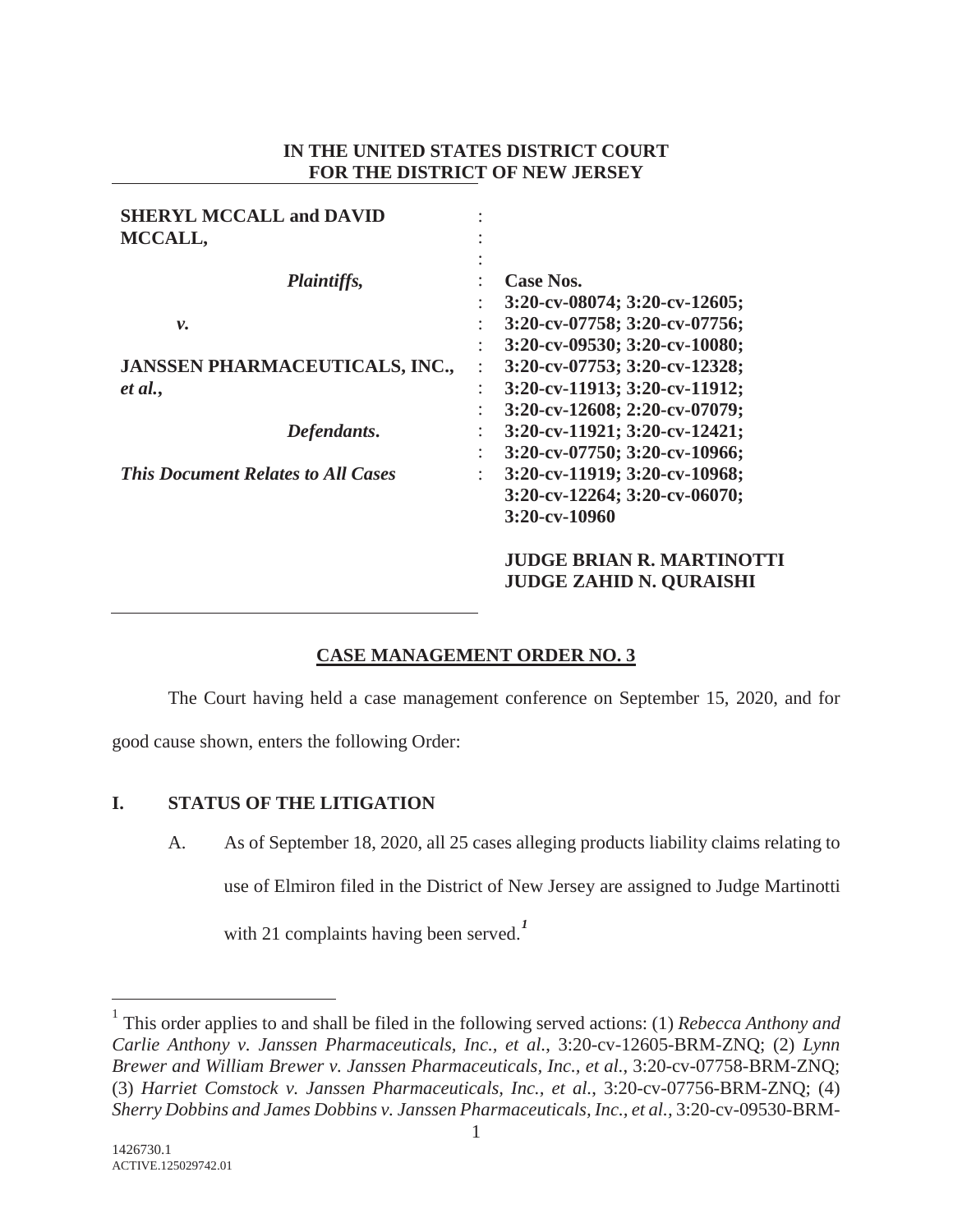### **II. PENDING MOTIONS**

A. All pending motions have been administratively terminated without prejudice for leave to file at a later date. The parties may continue to meet and confer on possible motions to dismiss and shall report, if necessary, at the next case management conference. Defendants' initial entries of appearance and deadlines to answer or otherwise plead remain tolled until further order of this Court.

## **III. PROPOSED CASE MANAGEMENT ORDERS**

- A. On September 17, 2020, the Court entered the parties' proposed Protective Order in all served cases.
- B. The parties are actively meeting and conferring regarding the following additional orders: preservation order, privilege log protocol/order, and an ESI protocol. The parties indicated that they are close to agreements on each proposed order, and shall either submit agreed-upon forms or report on the status at the next case management conference.

ZNQ; (5) *Carol Dubois v. Janssen Pharmaceuticals, Inc., et al.,* 3:20-cv-10080-BRM-ZNQ; (6) *Deborah Edwards v. Janssen Pharmaceuticals, Inc., et al.*, 3:20-cv-07753-BRM-ZNQ; (7) *Margaret Emmons v. Janssen Pharmaceuticals, Inc., et al.*, 3:20-cv-12328-BRM-ZNQ; (8) *Marilyn J. Evans v. Janssen Pharmaceuticals, Inc.¸ et al.*, 3:20-cv-11913-BRM-ZNQ; (9) *Iris Groudan v. Janssen Pharmaceuticals, Inc., et al.*, 3:20-cv-11912-BRM-ZNQ; (10) *Carol Hardy and Roger Hardy v. Janssen Pharmaceuticals, Inc., et al.*, 3:20-cv-12608-BRM-ZNQ; (11) *Valerie Hull and Edward Hull v. Teva Branded Pharmaceuticals USA, Inc., et al.,* 2:20-cv-07079-BRM-JAD; (12) *Tiffany Kotz v. Janssen Pharmaceuticals, Inc., et al.*, 3:20-cv-11921-BRM-ZNQ; (13) *Elizabeth Lafave v. Teva Branded Pharmaceutical Products R&D, Inc., et al.*, 3:20-cv-12421- BRM-ZNQ; (14) *Barbara Mayou and Keith Mayou v. Janssen Pharmaceuticals, Inc., et al.*, 3:20 cv-07750-BRM-ZNQ; (15) *Sheryl McCall and David McCall v. Janssen Pharmaceuticals, Inc., et al.*, 3:20-cv-08074-BRM-ZNQ; (16) *Maria A. Rodgers v. Janssen Pharmaceuticals, Inc., et al.,*  3:20-cv-10966-BRM-ZNQ; (17) *Michelle Scott v. Janssen Pharmaceuticals, Inc., et al.*, 3:20-cv-11919-BRM-ZNQ; (18) *Heather E. Shaffer v. Janssen Pharmaceuticals, Inc., et al.,* 3:20-cv-10968-BRM-ZNQ; (19) *Cynthia Vescio v. Janssen Pharmaceuticals, Inc., et al.*, 3:20-cv-12264- BRM-ZNQ; (20) *Becky Worden v. Janssen Pharmaceuticals, Inc., et al.* 3:20-cv-06070-FLW-TJB; (21) *Ronna D. York v. Janssen Pharmaceuticals, Inc., et al,* 3:20-cv-10960-BRM-ZNQ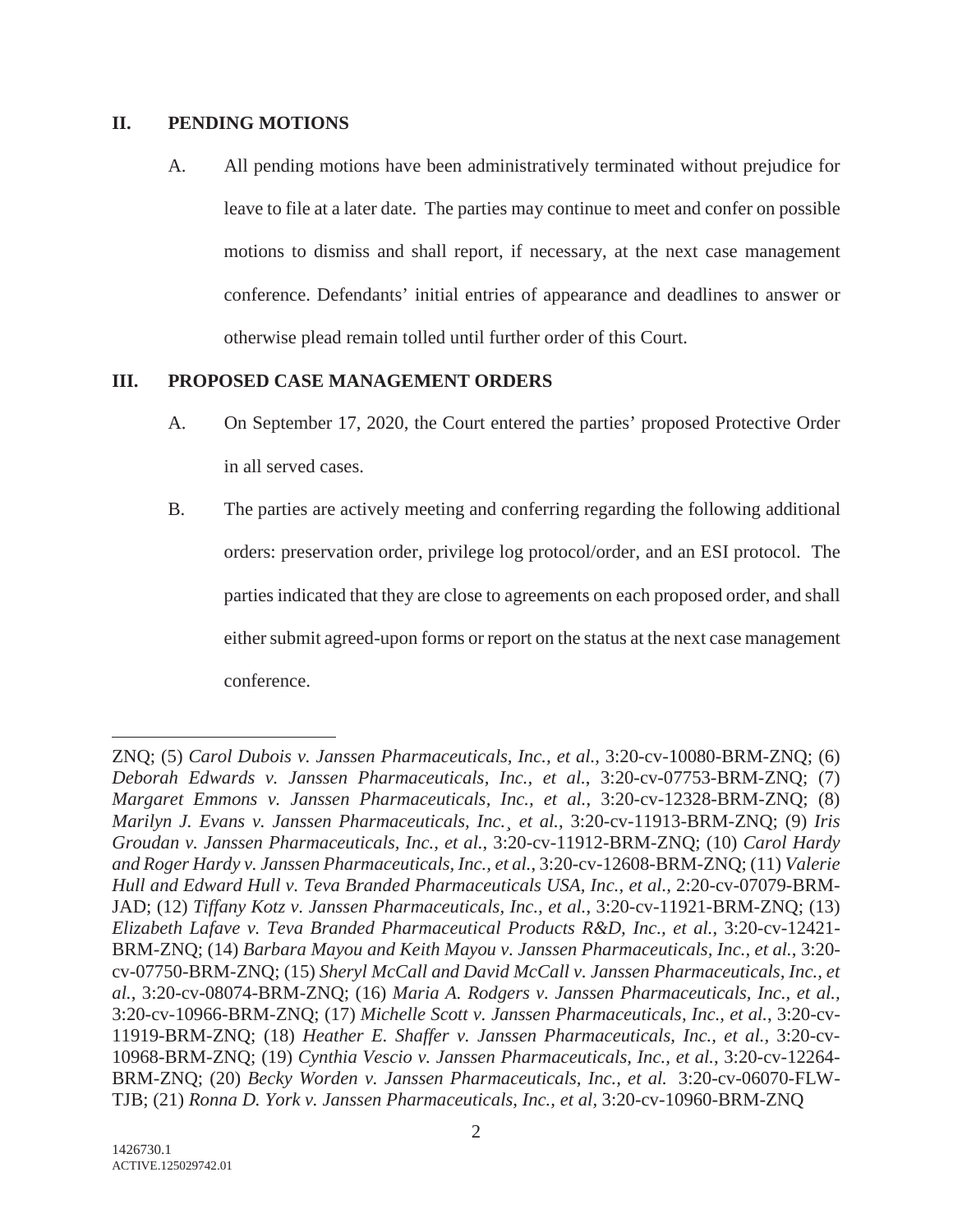- C. The parties continue to meet and confer on the dismissal of Teva and Bayer Defendants, and shall either submit agreed-upon stipulations or report on status during the next case management conference.
- D. The parties are meeting and conferring regarding a plaintiff fact sheet process and collection of medical records.
- E. The Plaintiffs indicated they intend to propound a master set of discovery requests including interrogatories and document demands on the Janssen Defendants only.
- F. Plaintiffs have requested prioritizing of the production of the New Drug Application ("NDA") by the Janssen Defendants. The Janssen Defendants have begun the gathering of this hard-copy and electronic production, and with the Court's guidance on making this production forthwith, the Janssen Defendants hope to begin production of it soon. Plaintiffs and the Janssen Defendants shall provide an update related to the NDA production at the next case management conference.

### IV. **SCHEDULING**

- A. The next case management conference is scheduled for **October 7, 2020, at 10:30 a.m.** Counsel for plaintiffs shall provide a reasonable list of attendees in advance of the conference, so that the conference can be conducted by WebEx or Zoom.
- B. Counsel is required to submit via email a joint agenda five days prior to the next scheduled conference. If there are any disagreements as to the agenda, counsel shall set forth each party's position.
- C. The parties shall meet and confer on a weekly basis regarding newly filed cases, and counsel for the Janssen Defendants shall provide a weekly update of cases filed